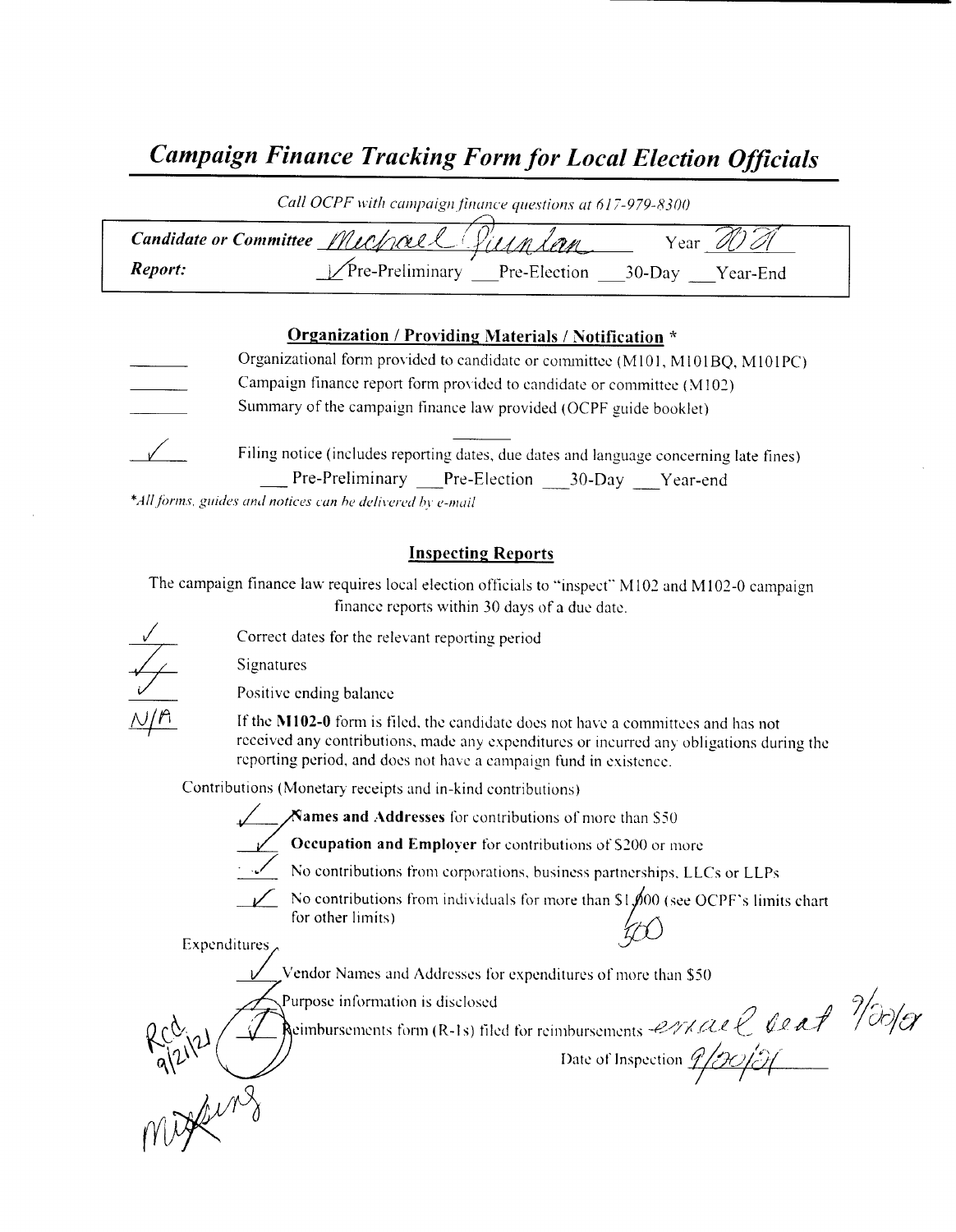|                                                                                                                                                                                                                                                                                                                                                                                                                                                                                                                                                          | Form CPF M 102: Campaign Finance Report                                                                                                                                                                                                                                                                                                                            |  |  |  |
|----------------------------------------------------------------------------------------------------------------------------------------------------------------------------------------------------------------------------------------------------------------------------------------------------------------------------------------------------------------------------------------------------------------------------------------------------------------------------------------------------------------------------------------------------------|--------------------------------------------------------------------------------------------------------------------------------------------------------------------------------------------------------------------------------------------------------------------------------------------------------------------------------------------------------------------|--|--|--|
|                                                                                                                                                                                                                                                                                                                                                                                                                                                                                                                                                          | <b>Municipal Form</b>                                                                                                                                                                                                                                                                                                                                              |  |  |  |
|                                                                                                                                                                                                                                                                                                                                                                                                                                                                                                                                                          | <b>Office of Campaign and Political Finance</b><br>382 2 U 2021                                                                                                                                                                                                                                                                                                    |  |  |  |
| Commonwealth<br>of Massachusetts                                                                                                                                                                                                                                                                                                                                                                                                                                                                                                                         |                                                                                                                                                                                                                                                                                                                                                                    |  |  |  |
|                                                                                                                                                                                                                                                                                                                                                                                                                                                                                                                                                          | File with: City or Town Clerk or Election Commission<br><b>21. ERKS OFFICE</b>                                                                                                                                                                                                                                                                                     |  |  |  |
| 1/1/21<br><b>Beginning Date:</b><br>Fill in Reporting Period dates:                                                                                                                                                                                                                                                                                                                                                                                                                                                                                      | Ending Date:                                                                                                                                                                                                                                                                                                                                                       |  |  |  |
| Type of Report: (Check one)                                                                                                                                                                                                                                                                                                                                                                                                                                                                                                                              |                                                                                                                                                                                                                                                                                                                                                                    |  |  |  |
| $[\times]$ 8th day preceding preliminary<br>$\Box$ 8th day preceding election                                                                                                                                                                                                                                                                                                                                                                                                                                                                            | $\Box$ 30 day after election<br>year-end report<br>dissolution                                                                                                                                                                                                                                                                                                     |  |  |  |
| Michael J Quinlan Jr                                                                                                                                                                                                                                                                                                                                                                                                                                                                                                                                     | <b>Committee to Elect Michael Quinlan</b>                                                                                                                                                                                                                                                                                                                          |  |  |  |
| Candidate Full Name (if applicable)<br><b>City Councilor at Large - Northampton</b>                                                                                                                                                                                                                                                                                                                                                                                                                                                                      | <b>Committee Name</b><br><b>Emily Fitzgerald</b>                                                                                                                                                                                                                                                                                                                   |  |  |  |
| Office Sought and District                                                                                                                                                                                                                                                                                                                                                                                                                                                                                                                               | Name of Committee Treasurer                                                                                                                                                                                                                                                                                                                                        |  |  |  |
| 712 Bridge Road, Northampton MA 01060<br><b>Residential Address</b>                                                                                                                                                                                                                                                                                                                                                                                                                                                                                      | 712 Bridge Road, Northampton MA 01060<br><b>Committee Mailing Address</b>                                                                                                                                                                                                                                                                                          |  |  |  |
| E-mail:<br>michaelquinlannorthampton@gmail.com                                                                                                                                                                                                                                                                                                                                                                                                                                                                                                           | E-mail:<br>michaelquinlannorthampton@gmail.com                                                                                                                                                                                                                                                                                                                     |  |  |  |
| Phone # (optional):<br>413-575-0454                                                                                                                                                                                                                                                                                                                                                                                                                                                                                                                      | Phone # (optional):<br>413-575-0454                                                                                                                                                                                                                                                                                                                                |  |  |  |
| <b>SUMMARY BALANCE INFORMATION:</b>                                                                                                                                                                                                                                                                                                                                                                                                                                                                                                                      |                                                                                                                                                                                                                                                                                                                                                                    |  |  |  |
|                                                                                                                                                                                                                                                                                                                                                                                                                                                                                                                                                          |                                                                                                                                                                                                                                                                                                                                                                    |  |  |  |
| Line 1: Ending Balance from previous report                                                                                                                                                                                                                                                                                                                                                                                                                                                                                                              | 1,434.33                                                                                                                                                                                                                                                                                                                                                           |  |  |  |
| Line 2: Total receipts this period (page 3, line 11)                                                                                                                                                                                                                                                                                                                                                                                                                                                                                                     | 6,448.00                                                                                                                                                                                                                                                                                                                                                           |  |  |  |
| <b>Line 3:</b> Subtotal (line 1 plus line 2)                                                                                                                                                                                                                                                                                                                                                                                                                                                                                                             | 7,882.33                                                                                                                                                                                                                                                                                                                                                           |  |  |  |
| Line 4: Total expenditures this period (page 5, line 14)                                                                                                                                                                                                                                                                                                                                                                                                                                                                                                 | 2,082.93                                                                                                                                                                                                                                                                                                                                                           |  |  |  |
| Line 5: Ending Balance (line 3 minus line 4)                                                                                                                                                                                                                                                                                                                                                                                                                                                                                                             | 5,799.40                                                                                                                                                                                                                                                                                                                                                           |  |  |  |
| <b>Line 6:</b> Total in-kind contributions this period (page 6)                                                                                                                                                                                                                                                                                                                                                                                                                                                                                          | 738.62                                                                                                                                                                                                                                                                                                                                                             |  |  |  |
| <b>Line 7:</b> Total (all) outstanding liabilities (page 7)                                                                                                                                                                                                                                                                                                                                                                                                                                                                                              | 0.00                                                                                                                                                                                                                                                                                                                                                               |  |  |  |
| Line 8: Name of bank(s) used: Florence Savings Bank                                                                                                                                                                                                                                                                                                                                                                                                                                                                                                      |                                                                                                                                                                                                                                                                                                                                                                    |  |  |  |
| <b>Affidavit of Committee Treasurer:</b>                                                                                                                                                                                                                                                                                                                                                                                                                                                                                                                 |                                                                                                                                                                                                                                                                                                                                                                    |  |  |  |
| certify that I have examined this report including attached schedules and it is, to the best of my knowledge and belief, a true and complete statement of all campaign finance<br>activity, including all contributions, loans, receipts, expenditures, disbursements, in-kind contributions and liabilities for this reporting period and represents the campaign                                                                                                                                                                                       |                                                                                                                                                                                                                                                                                                                                                                    |  |  |  |
| finance activity of all persons acting under the authority or on hehalfor this commune in accordance with the requirements of M.G.L. c. 55.<br>miki<br>Signed under the penalties of perjury:                                                                                                                                                                                                                                                                                                                                                            | Date: 9/19/21<br>(Treasurer's signature)                                                                                                                                                                                                                                                                                                                           |  |  |  |
| FOR CANDIDATE FILINGS ONLY: Affidavit of Candidate: (check 1 box only)                                                                                                                                                                                                                                                                                                                                                                                                                                                                                   |                                                                                                                                                                                                                                                                                                                                                                    |  |  |  |
| <b>Candidate with Committee</b>                                                                                                                                                                                                                                                                                                                                                                                                                                                                                                                          |                                                                                                                                                                                                                                                                                                                                                                    |  |  |  |
| 区<br>incurred any liabilities nor made any expenditures on my behalf during this reporting period that are not otherwise disclosed in this report.                                                                                                                                                                                                                                                                                                                                                                                                       | I certify that I have examined this report including attached schedules and it is, to the best of my knowledge and belief, a true and complete statement of all campaign finance<br>activity, of all persons acting under the authority or on behalf of this committee in accordance with the requirements of M.G.L. c. 55. I have not received any contributions, |  |  |  |
| <b>Candidate without Committee</b><br>I certify that I have examined this report including attached schedules and it is, to the best of my knowledge and belief, a true and complete statement of all campaign<br>finance activity, including contributions, loans, receipts, expenditures, disbursements, in-kind contributions and liabilities for this reporting period and represents the<br>campaign finance activity of all persons acting under the authority or on behall of this candidate in accordance with the requirements of M.G.L. c. 55. |                                                                                                                                                                                                                                                                                                                                                                    |  |  |  |
| Signed under the penalties of perjury:                                                                                                                                                                                                                                                                                                                                                                                                                                                                                                                   | Date: 9/19/21<br>(Candidate's signature)                                                                                                                                                                                                                                                                                                                           |  |  |  |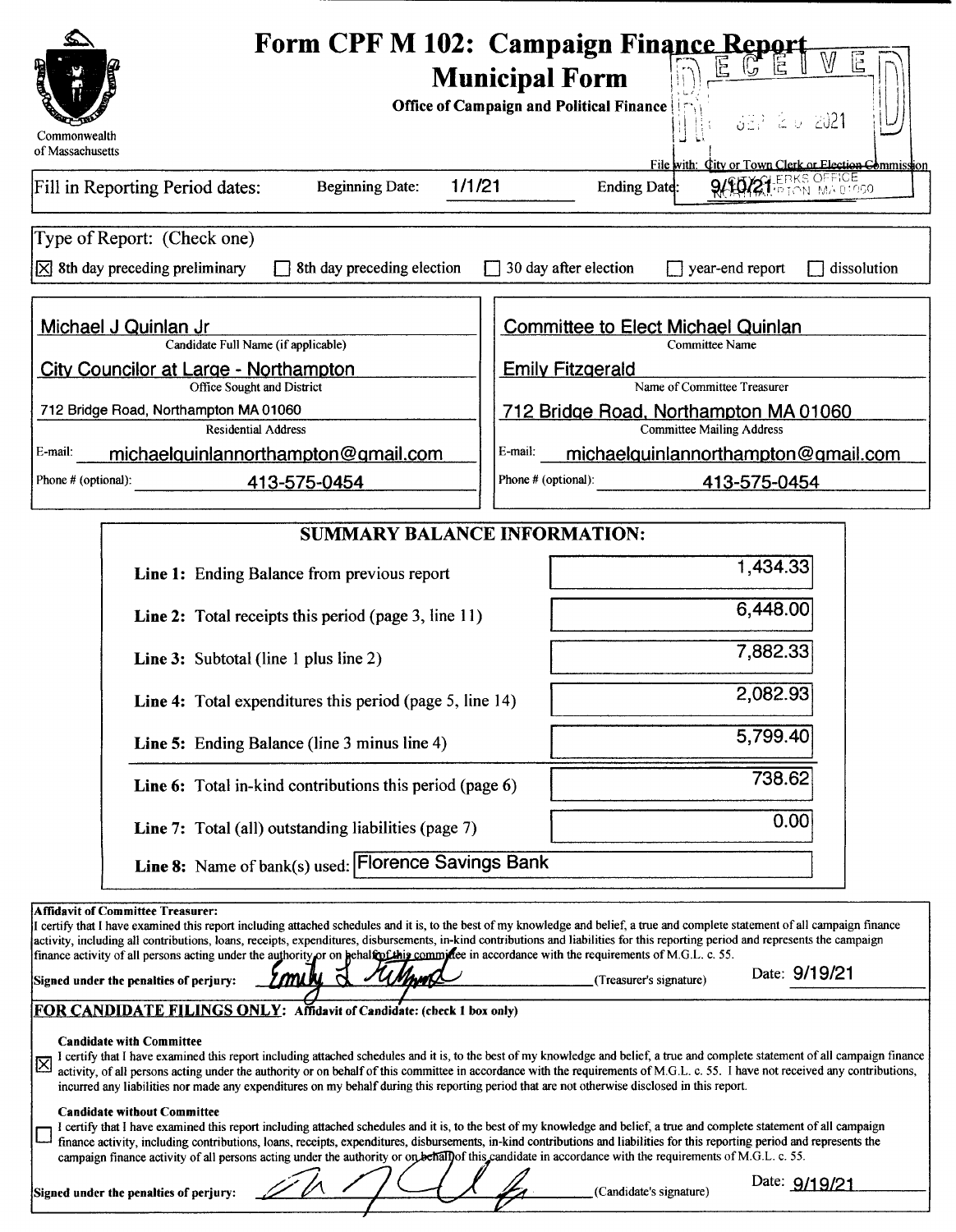## SCHEDULE A: RECEIPTS

M.G.L. c. 55 requires that the name and residential address be reported, in alphabetical order, for all receipts over\$ 50 in <sup>a</sup> calendar year. Committees must keep detailed accounts and records of all receipts, but need only itemize those receipts over\$ 50. In addition, the occupation and employer must be reported for all persons who contribute\$ 200 or more in <sup>a</sup> calendar year.

A" Schedule A: Receipts" attachment is available to complete, print and attach to this report, if additional pages are required to report all receipts. Please include your committee name and a page number on each page.)

| <b>Name and Residential Address</b><br><b>Date Received</b><br>(alphabetical listing required) |                                                                                   | <b>Amount</b>      | <b>Occupation &amp; Employer</b><br>(for contributions of \$200 or more) |
|------------------------------------------------------------------------------------------------|-----------------------------------------------------------------------------------|--------------------|--------------------------------------------------------------------------|
| 7/22/2021                                                                                      | Abrashkin, William 26 Adare<br>Place, Northampton MA 01060                        | \$100.00           |                                                                          |
|                                                                                                | Barron, Matt 54 Stage Road,                                                       |                    | \$250.00  Rural Strategist, Self-employed                                |
| 8/29/2021                                                                                      | Williamsburg MA 01096                                                             |                    |                                                                          |
| 7/22/2021                                                                                      | Boulrice, Robert 127 Hinckley<br>Street, Florence MA 01062                        | \$100.00           |                                                                          |
| 7/22/2021                                                                                      | Cahillane, Michael 157 Prospect<br>Avenue, Northampton MA 01060                   | \$75.00            |                                                                          |
| 8/29/2021                                                                                      | Cahillane, Robert 377 Prospect<br>Street, Northampton, MA 01060                   | \$100.00           |                                                                          |
| 7/23/2021                                                                                      | Cavanaugh, Michael 104 Garden<br>Street, Feeding Hills Ma 01030                   | \$100.00           |                                                                          |
| 7/22/2021                                                                                      | Clopton, Susan 7 Florence Road,<br>Florence MA 01062                              | \$200.00   Retired |                                                                          |
| 8/4/2021                                                                                       | Cooper, Richard and Kay,<br>Catherine 138 South Main Street,<br>Florence MA OIOG2 | \$100.00           |                                                                          |
| 7/1/2021                                                                                       | Daube, Jonathan 15 Carolyn<br>Street, Florence MA 01062                           | \$200.00           | Retired                                                                  |
| 8/4/2021                                                                                       | Emerson, Jennette & Edwin II 90<br>Deerfield Drive, Florence MA                   | \$100.00           |                                                                          |
| 8/31/2021                                                                                      | Ferry, Michael PO BOX 922<br>Northampton MA 01062                                 |                    | \$250.00 Wine Sales Manager, Martignetti<br>Companies                    |
| 7/22/2021                                                                                      | Foote, Robert 3 Taylor Heights,<br>Montague MA 01351                              | \$150.00           |                                                                          |
| Line 9: Total Receipts over \$50 (or listed above)                                             |                                                                                   | \$1,725.00         |                                                                          |
| Line 10: Total Receipts \$50 and under* (not listed above)                                     |                                                                                   | \$2,183.00         |                                                                          |
| Line 11: TOTAL RECEIPTS IN THE PERIOD                                                          |                                                                                   |                    | Enter on page 1, line 2<br>←                                             |

\* If you have itemized receipts of \$50 and under, include them in line 9. Line 10 should include only those receipts not itemized above.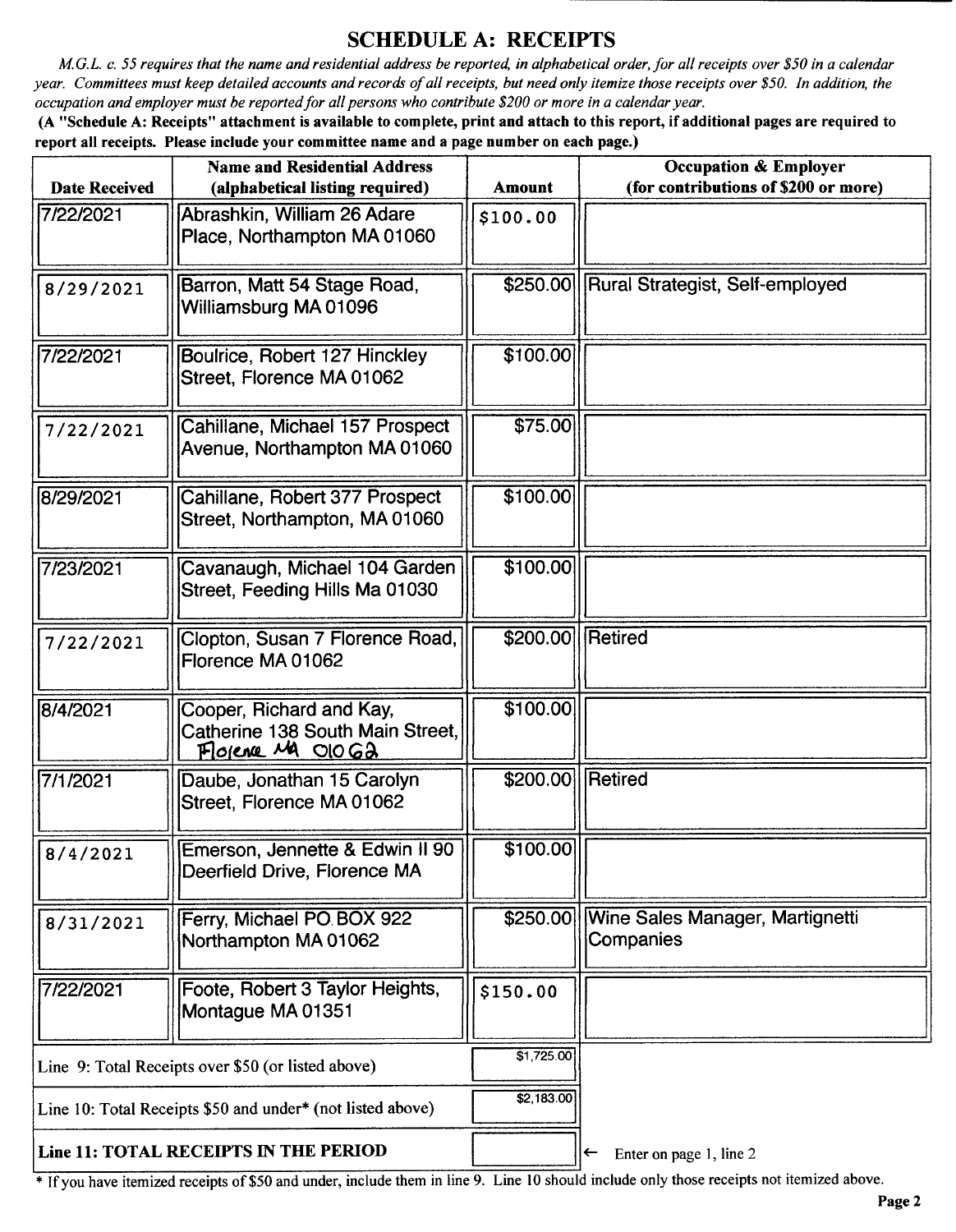## SCHEDULE A: RECEIPTS (continued)

| <b>Name and Residential Address</b>                |                                                                               |               | <b>Occupation &amp; Employer</b>     |
|----------------------------------------------------|-------------------------------------------------------------------------------|---------------|--------------------------------------|
| <b>Date Received</b>                               | (alphabetical listing required)                                               | <b>Amount</b> | (for contributions of \$200 or more) |
| 7/16/2021                                          | Griggs, Alfred 1 Roundhouse<br>Plaza, Northampton MA 01060                    |               | \$250.00 Mot employed                |
| 7/22/2021                                          | Harvin, Nancy 14 Conz Street<br>#1, Northampton MA 01060                      | \$250.00      | <b>Retired</b>                       |
| 7/22/2021                                          | Heafey, Brian and Virginia 76<br>Blackberry Lane, Northampton                 | \$100.00      |                                      |
| 7/22/2021                                          | LaBarge, Marianne 698<br>Westhampton Road, Florence                           | \$100.00      |                                      |
| 8/6/2021                                           | Lenker, George 88 Lyman Road,<br>Apt 1, Northampton MA 01060                  | \$50.00       | Retired                              |
| 8/30/2021                                          | Lenker, George 88 Lyman Road,<br>Apt 1, Northampton MA 01060                  | \$50.00       | <b>Retired</b>                       |
| 7/23/2021                                          | Lenker, George 88 Lyman Road,<br>Apt 1, Northampton MA 01060                  | \$100.00      | Retired                              |
| 7/26/2021                                          | Lenkowski, John 15 Hastings<br>Heights, Florence MA 01062                     | \$100.00      |                                      |
| 7/22/2021                                          | Lentner, Mark 97 Hillcrest Drive,<br>Florence MA 01062                        | \$100.00      |                                      |
| 7/22/2021                                          | Lucey, Margaret 777 Bridge<br>Road, Northampton MA 01060                      | \$100.00      |                                      |
| 8/4/2021                                           | Parsons, Elaine and Leonard,<br>Joan 311 Fairview Village, Leeds              | \$75.00       |                                      |
| 7/26/2021                                          | Sadjak, Bruce and Wurtzel,<br>Barbara 79 South Street,<br>Northampton MA OOGO | \$100.00      |                                      |
| 7/22/2021                                          | Skowron, Jeffrey and Mayhew,<br>Susan 23 Leeno Terrace,<br>Florence MA 01062  | \$100.00      |                                      |
| Line 9: Total Receipts over \$50 (or listed above) |                                                                               | \$1,475.00    |                                      |
|                                                    | Line 10: Total Receipts \$50 and under* (not listed above)                    |               |                                      |
| Line 11: TOTAL RECEIPTS IN THE PERIOD              |                                                                               |               | Enter on page 1, line 2<br>←         |

If you have itemized receipts of\$50 and under, include them in line 9. Line <sup>10</sup> should include only those receipts not itemized above.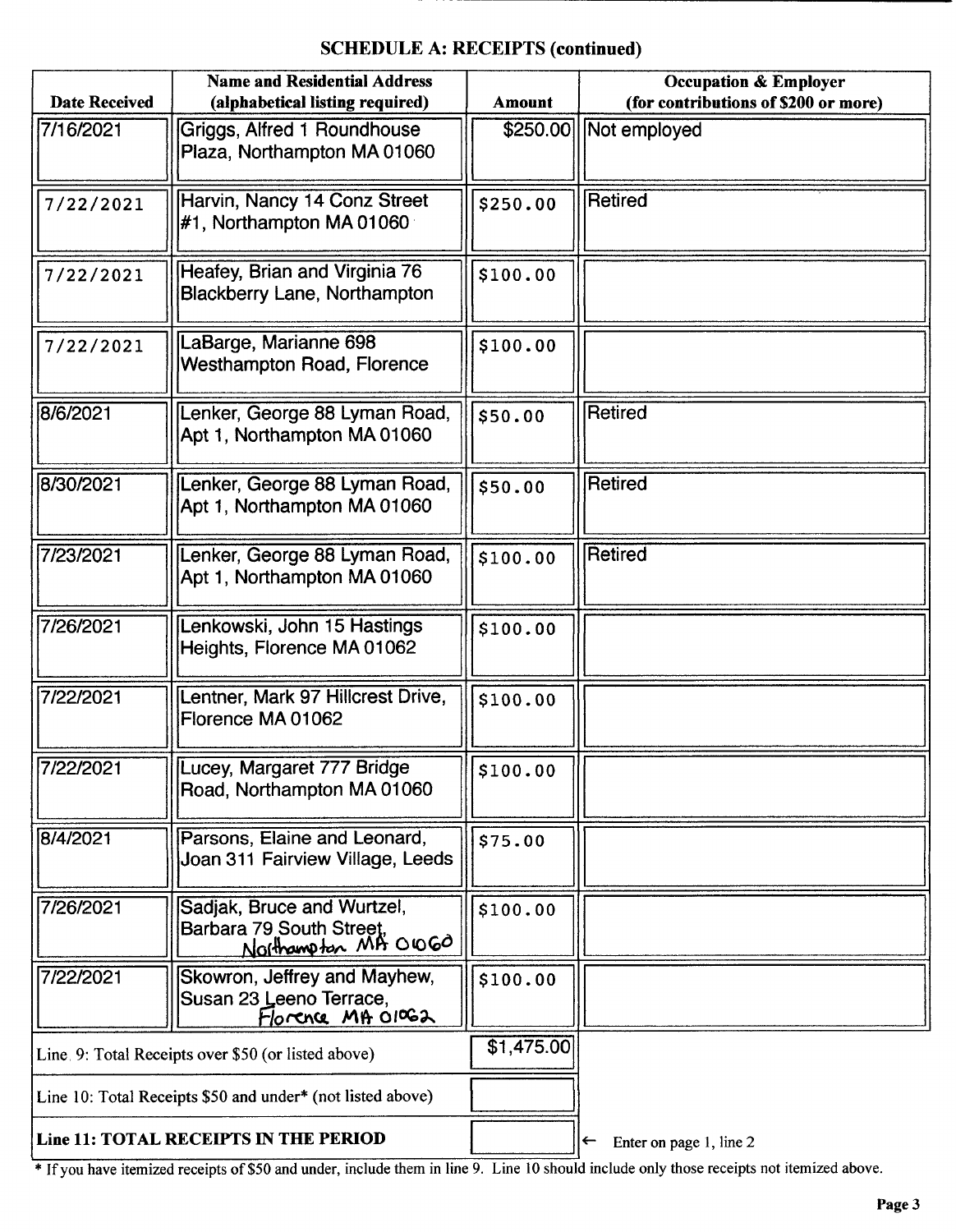## SCHEDULE A: RECEIPTS

M.G.L. c. 55 requires that the name and residential address be reported, in alphabetical order, for all receipts over \$50 in a calendar year. Committees must keep detailed accounts and records of all receipts, but need only itemize those receipts over \$50. In addition, the occupation and employer must be reported for all persons who contribute\$ 200 or more in a calendar year.

A" Schedule A: Receipts" attachment is available to complete, print and attach to this report, if additional pages are required to report all receipts. Please include your committee name and a page number on each page.)

| <b>Name and Residential Address</b>                |                                                                                                |                  | <b>Occupation &amp; Employer</b>           |
|----------------------------------------------------|------------------------------------------------------------------------------------------------|------------------|--------------------------------------------|
| <b>Date Received</b>                               | (alphabetical listing required)                                                                | <b>Amount</b>    | (for contributions of \$200 or more)       |
| 7/22/2021                                          | Sniffen, John and Gordon, Beth<br>808 Burts Pit Road, Florence MA                              | \$100.00         |                                            |
| 9/3/2021                                           | Spicer, Noah 13 Swan Pond<br>Road, North Reading MA 01864                                      | \$50.00          |                                            |
| 5/20/2021                                          | Spicer, Noah 13 Swan Pond<br>Road, North Reading MA 01864                                      | \$15.00          |                                            |
| 7/22/2021                                          | Stiles, Michael & Berneche-<br>Stiles, Jennifer 63 Ridgewood<br>Terrace, Northcompton MA 01060 | \$100.00         |                                            |
| 7/22/2021                                          | Sullivan, Meaghan 35 Market<br>Street, Northampton MA 01061                                    | \$100.00         |                                            |
| 7/22/2021                                          | Sullivan, William 19 Dragon<br>Circle, Easthampton MA 01027                                    | \$100.00         |                                            |
| 7/22/2021                                          | Ugone, Jana and Whalen, Peter<br>36 Norfolk Avenue, Northampton                                |                  | \$200.00 Insurance Sales, Whalen Insurance |
| 7/26/2021                                          | Welch, Dr. Edward 26 Crescent<br>Street, AP G2, Northampton MA                                 | \$200.00 Retired |                                            |
| 7/22/2021                                          | Welch, Edward III and Shannon<br>32 Manyard Road, Northampton                                  | \$100.00         |                                            |
| 5/1/2021                                           | Williams, Elaine 286 Rocky Hill<br>Road, Florence MA 01062                                     | \$50.00          |                                            |
| 7/27/2021                                          | Williams, Elaine and Scott 286<br>Rocky Hill Road, Florence MA                                 | \$50.00          |                                            |
|                                                    |                                                                                                |                  |                                            |
| Line 9: Total Receipts over \$50 (or listed above) |                                                                                                | \$1,065.00       |                                            |
|                                                    | Line 10: Total Receipts \$50 and under* (not listed above)                                     |                  |                                            |
| Line 11: TOTAL RECEIPTS IN THE PERIOD              |                                                                                                | \$6,448.00       | Enter on page 1, line 2                    |

<sup>\*</sup> If you have itemized receipts of \$50 and under, include them in line 9. Line 10 should include only those receipts not itemized above.

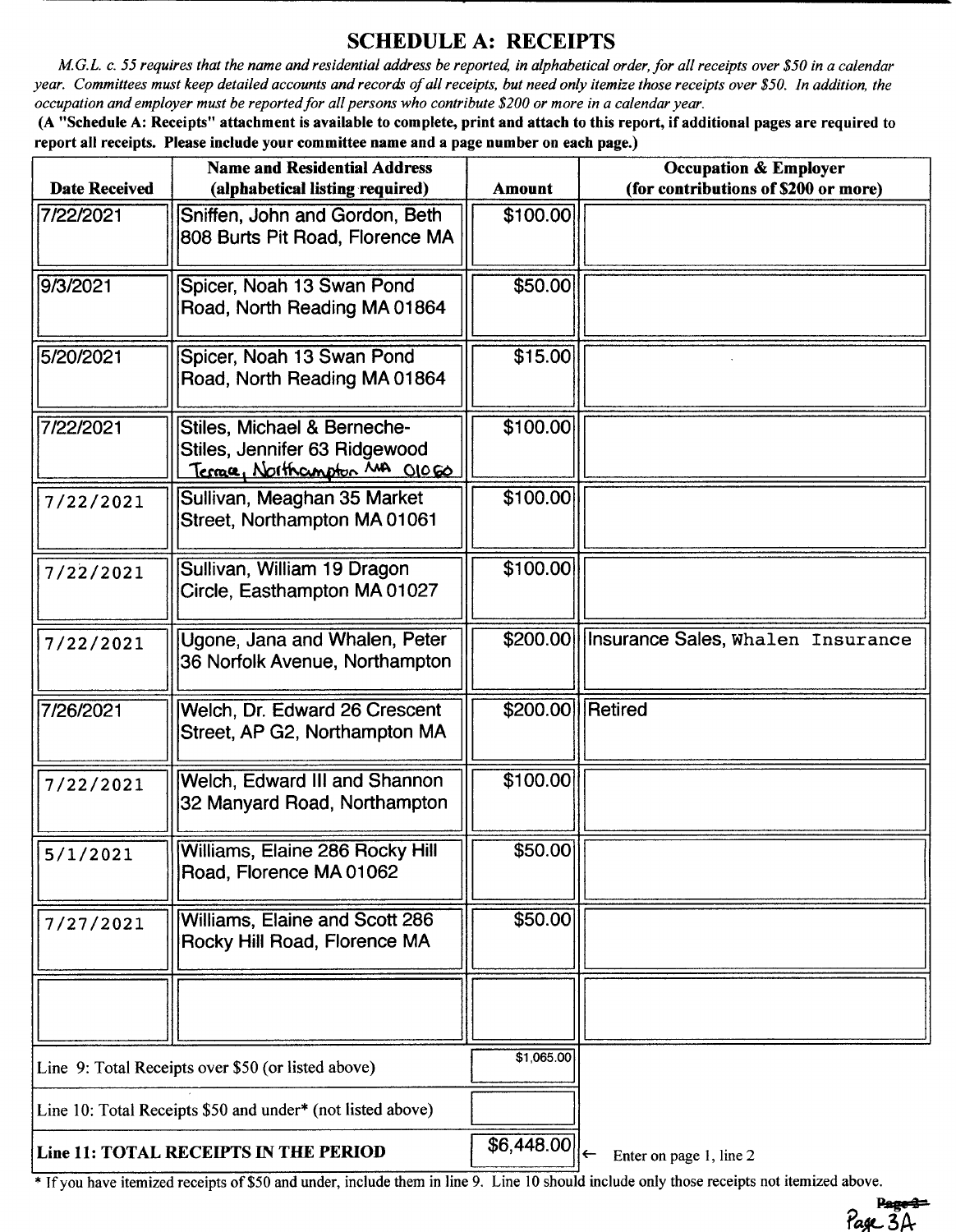### SCHEDULE B: EXPENDITURES

M.G.L. c. 55 requires committees to list, in alphabetical order, all expenditures over \$50 in a reporting period. Committees must keep detailed accounts and records of all expenditures, but need only itemize those over \$50. Expenditures \$50 and under may be added together, from committee records, and reported on line 13.

A" Schedule B: Expenditures" attachment is available to complete, print and attach to this report, if additional pages are required to report all expenditures. Please include your committee name and a page number on each page.)

| <b>Date Paid</b> | <b>To Whom Paid</b><br>(alphabetical listing) | <b>Address</b>                                                 | <b>Purpose of Expenditure</b>                    | <b>Amount</b> |
|------------------|-----------------------------------------------|----------------------------------------------------------------|--------------------------------------------------|---------------|
|                  |                                               | PO BOX 441146,                                                 | <b>Online Donation</b>                           | \$0.99        |
| 3/28/20<br>21    | <b>ACTBLUE</b>                                | Somerville MA 02144                                            | <b>Transaction Fee</b>                           |               |
| 5/23/20<br>21    | <b>ACTBLUE</b>                                | PO BOX 441146,<br>Somerville MA 02144                          | <b>Online Donation</b><br><b>Transaction Fee</b> | \$0.60        |
| 7/18/20<br>21    | <b>ACTBLUE</b>                                | PO BOX 441146,<br>Somerville MA 02144                          | <b>Online Donation</b><br><b>Transaction Fee</b> | \$9.88        |
| 7/25/20<br>21    | <b>ACTBLUE</b>                                | PO BOX 441146,<br>Somerville MA 02144                          | <b>Online Donation</b><br><b>Transaction Fee</b> | \$13.83       |
| 8/8/202          | <b>ACTBLUE</b>                                | PO BOX 441146,<br>Somerville MA 02144                          | <b>Online Donation</b><br><b>Transaction Fee</b> | \$1.98        |
| 9/5/2021         | <b>ACTBLUE</b>                                | PO BOX 441146,<br>Somerville MA 02144                          | <b>Online Donation</b><br><b>Transaction Fee</b> | \$3.96        |
| 7/5/2021         | <b>Big Y World Class</b><br>Market            | 135. N. King Street Rt. 5<br>Northampton MA 01060              | Postage Stamps for<br>campaign kick off          | \$44.00       |
| 7/2/2021         | <b>Collective Copies and</b><br>Leveller      | 93 Main Street, Florence<br>MA01062                            | Invitations for Campaign<br>Kick off event       | \$84.88       |
| 7/6/202          | <b>Collective Copies and</b><br>Leveller      | 93 Main Street, Florence<br>MA01062                            | Donation<br>envelopes                            | \$176.83      |
| 7/7/2021         | <b>Collective Copies and</b><br>Leveller      | 93 Main Street, Florence   Large signs for events<br>MA 01062  | and election day                                 | \$57.59       |
| 7/21/20<br>21    | <b>Collective Copies and</b><br>Leveller      | 93 Main Street, Florence<br>MA01062                            | 500 information cards                            | \$261.38      |
| 6/30/2021        | <b>Delivery Signs LLC</b>                     | 40 West Crystal Lake<br>Street, #100, Orlando FL               | 200 Lawn Signs                                   | \$918.00      |
|                  |                                               | Line 12: Total Expenditures over \$50 (or listed above)        |                                                  | 1,573.92      |
|                  |                                               | Line 13: Total Expenditures \$50 and under* (not listed above) |                                                  |               |

Enter on page 1, line  $4 \rightarrow$  Line 14: TOTAL EXPENDITURES IN THE PERIOD

If you have itemized expenditures of\$50 and under, include them in line 12. Line <sup>13</sup> should include only those expenditures not itemized above. **Page 4** and the set of the set of the set of the set of the set of the set of the set of the set of the set of the set of the set of the set of the set of the set of the set of the set of the set of the set of the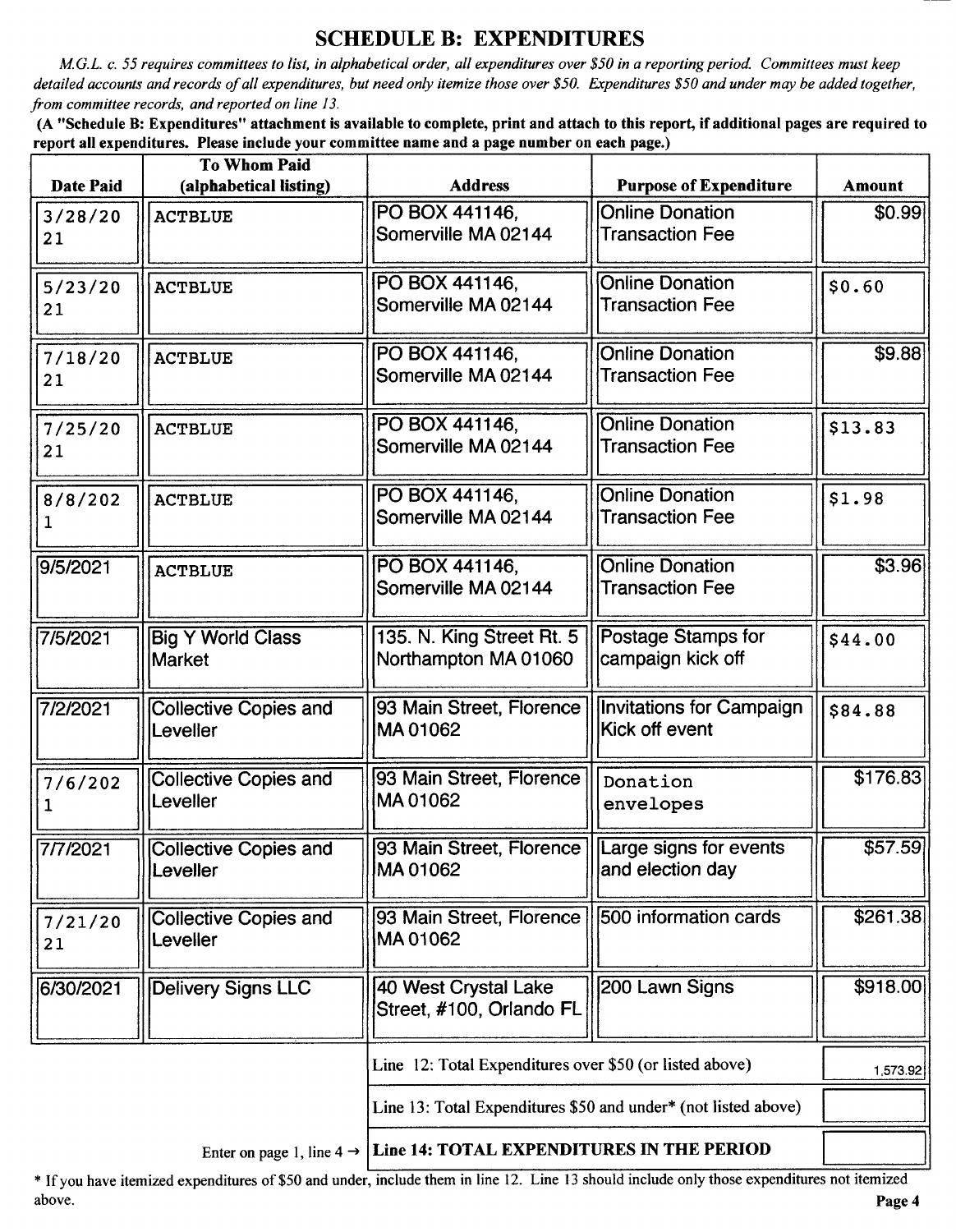# To Whom Paid Date Paid | (alphabetical listing) | Address | Purpose of Expenditure | Amount 7/23/2021 | Michael Quinlan | 712 Bridge Road, | Loan repayment for | \$111.00 Northampton MA 01060 |||campaign buttons  $\frac{7}{22/2021}$  Northampton 59 Service Center Road, Rental of table linens for \$212.50<br>Rental Center Northampton MA 02060 campaign kick off event Rental Center ||Northampton MA 02060 3/10/2021 ||Pacific Printing || 19 Damon Road, || Pens for campaign - || \$149.51<br>|| Northampton MA 01060 || swag purpose Northampton MA 01060 8/10/2021 US Postal Service 37 Bridge Road 100 post card stamps for \$36.00<br>Northampton MA 01060 mailing thank yous Northampton MA 01060 Line 12: Expenditures over \$50 (or listed above) 509.01 Line 13: Expenditures \$50 and under\* (not listed above) \$2,082.93

#### SCHEDULE B: EXPENDITURES (continued)

Enter on page 1, line  $4 \rightarrow$  Line 14: TOTAL EXPENDITURES IN THE PERIOD

\* If you have itemized expenditures of \$50 and under, include them in line 12. Line 13 should include only those expenditures not itemized above.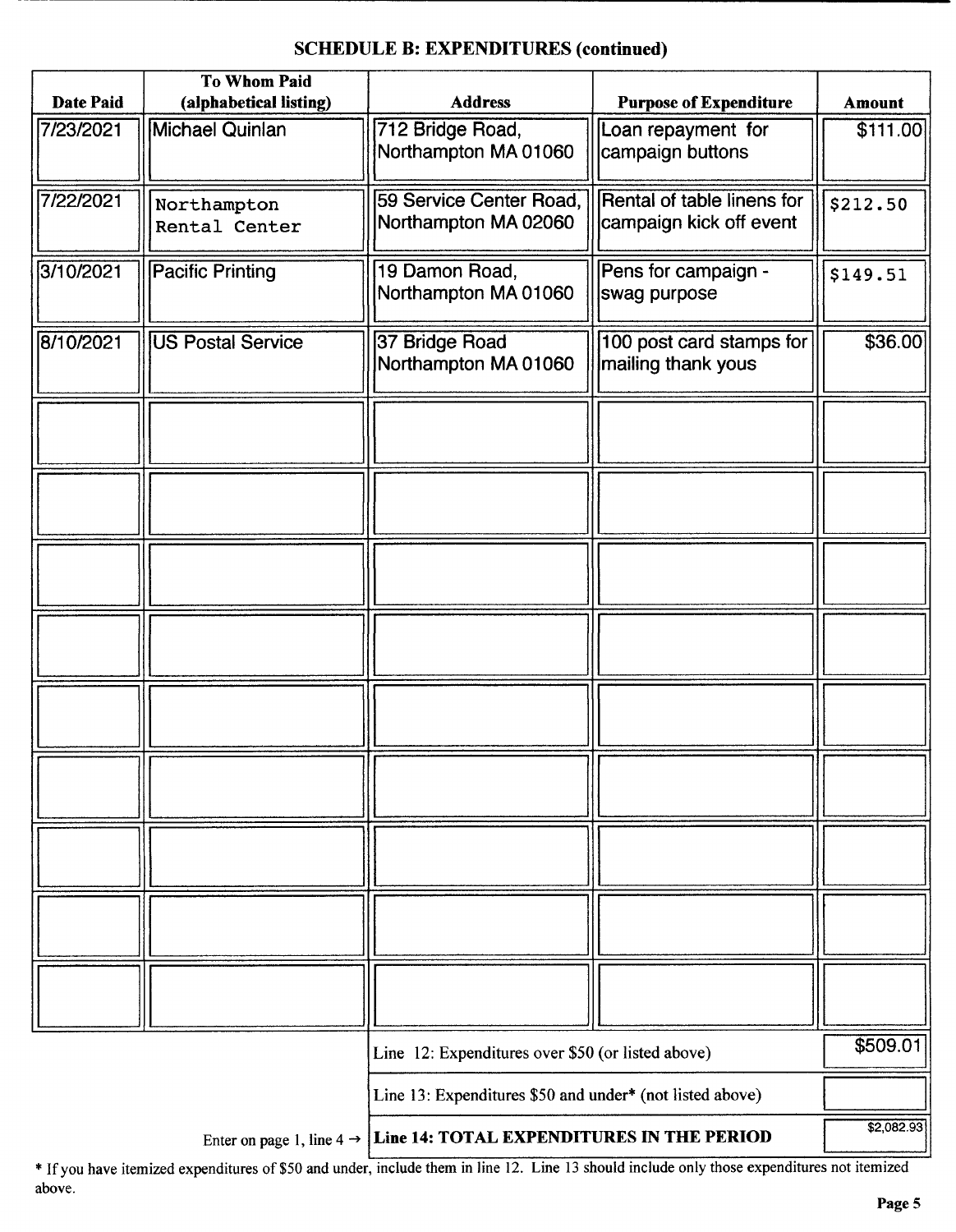## SCHEDULE C: " IN-KIND" CONTRIBUTIONS

Please itemize contributors who have made in-kind contributions of more than \$50. In-kind contributions \$50 and under may be added together from the committee's records and included in line 16 on page 1.

| <b>Date Received</b> | From Whom Received*                   | <b>Residential Address</b>                                     | <b>Description of Contribution</b>                   | <b>Value</b> |
|----------------------|---------------------------------------|----------------------------------------------------------------|------------------------------------------------------|--------------|
| 4/1/2021             | Kai Devlin                            | 11B Couture Road,<br>Southampton MA 01073                      | <b>Designed Campaign</b><br>Sign                     | \$75.00      |
| 7/22/2021            | <b>Steve Hinks</b>                    | 33 Strawberry Hill,<br>Florence, MA 01062                      | Background music at<br>campaign kick off             | \$100.00     |
| 7/22/2021            | Maureen Quinlan (Retired)             | 22 Pomeroy Meadow Rd<br>#6, Southampton MA                     | Food, plates, napkins<br>for campaign kick off       | \$472.73     |
| 7/22/2021            | Michael Quinlan Sr                    | 22 Pomeroy Meadow Rd<br>#6, Southampton MA                     | <b>Promotion Golf Balls to</b><br>advertise campaign | \$90.90      |
|                      |                                       |                                                                |                                                      |              |
|                      |                                       |                                                                |                                                      |              |
|                      |                                       |                                                                |                                                      |              |
|                      |                                       |                                                                |                                                      |              |
|                      |                                       |                                                                |                                                      |              |
|                      |                                       |                                                                |                                                      |              |
|                      |                                       |                                                                |                                                      |              |
|                      |                                       |                                                                |                                                      |              |
|                      |                                       | Line 15: In-Kind Contributions over \$50 (or listed above)     |                                                      | \$738.63     |
|                      |                                       | Line 16: In-Kind Contributions \$50 & under (not listed above) |                                                      |              |
|                      | Enter on page 1, line 6 $\rightarrow$ | Line 17: TOTAL IN-KIND CONTRIBUTIONS                           |                                                      | \$738.62     |

\* If an in-kind contribution is received from a person who contributes more than \$50 in a calendar year, you must report the name and address of the contributor; in addition, if the contribution is \$200 or more, you must also report the contributor's occupation and employer.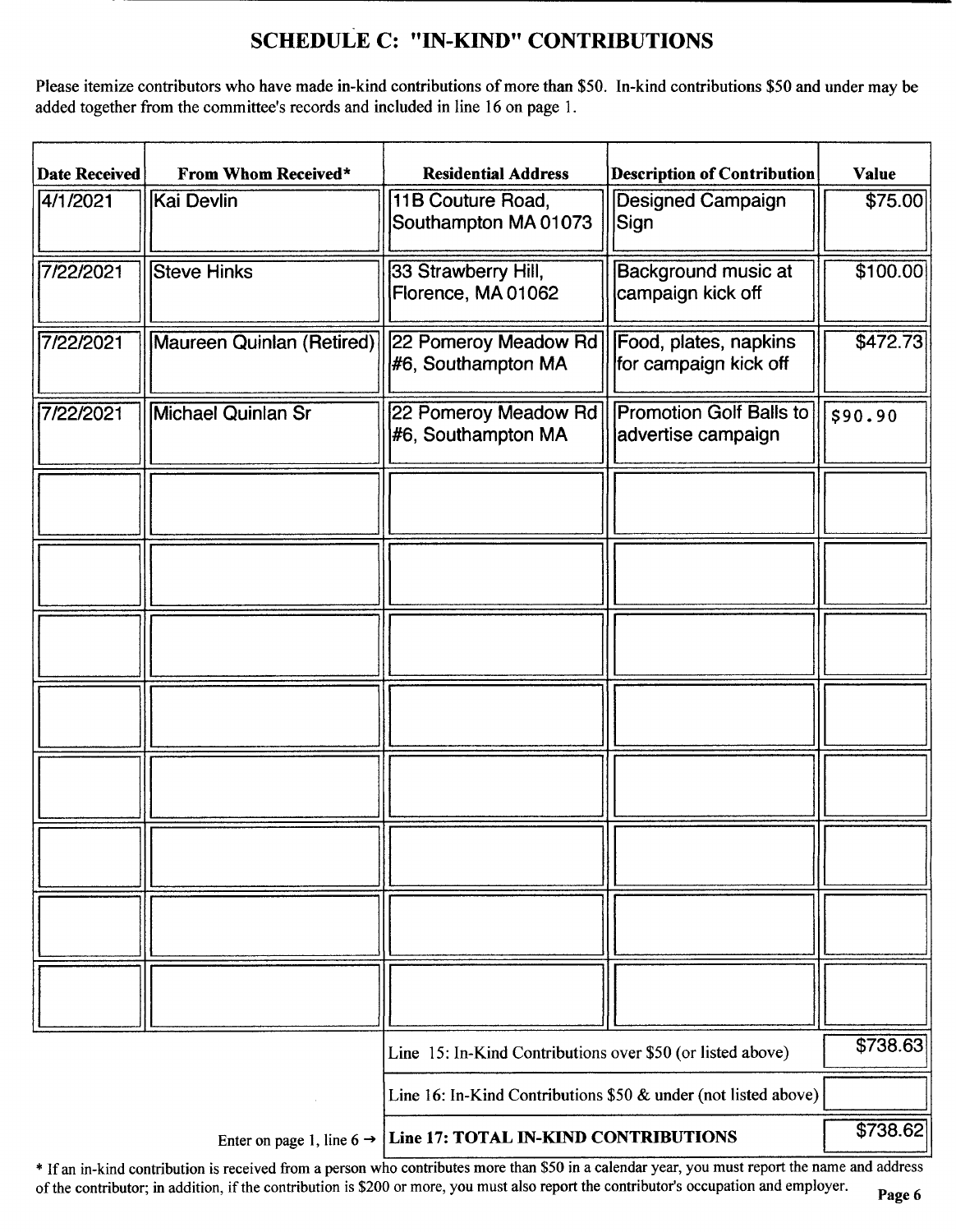## SCHEDULE D: LIABILITIES

M.G.L. c. 55 requires committees to report ALL liabilities which have been reported previously and are still outstanding, as well as those liabilities incurred during this reporting period.

| Date Incurred | To Whom Due | <b>Address</b>                                                                     | Purpose | Amount |
|---------------|-------------|------------------------------------------------------------------------------------|---------|--------|
|               |             |                                                                                    |         |        |
|               |             |                                                                                    |         |        |
|               |             |                                                                                    |         |        |
|               |             |                                                                                    |         |        |
|               |             |                                                                                    |         |        |
|               |             |                                                                                    |         |        |
|               |             |                                                                                    |         |        |
|               |             |                                                                                    |         |        |
|               |             |                                                                                    |         |        |
|               |             |                                                                                    |         |        |
|               |             |                                                                                    |         |        |
|               |             |                                                                                    |         |        |
|               |             |                                                                                    |         |        |
|               |             |                                                                                    |         |        |
|               |             | Enter on page 1, line $7 \rightarrow$ Line 18: TOTAL OUTSTANDING LIABILITIES (ALL) |         |        |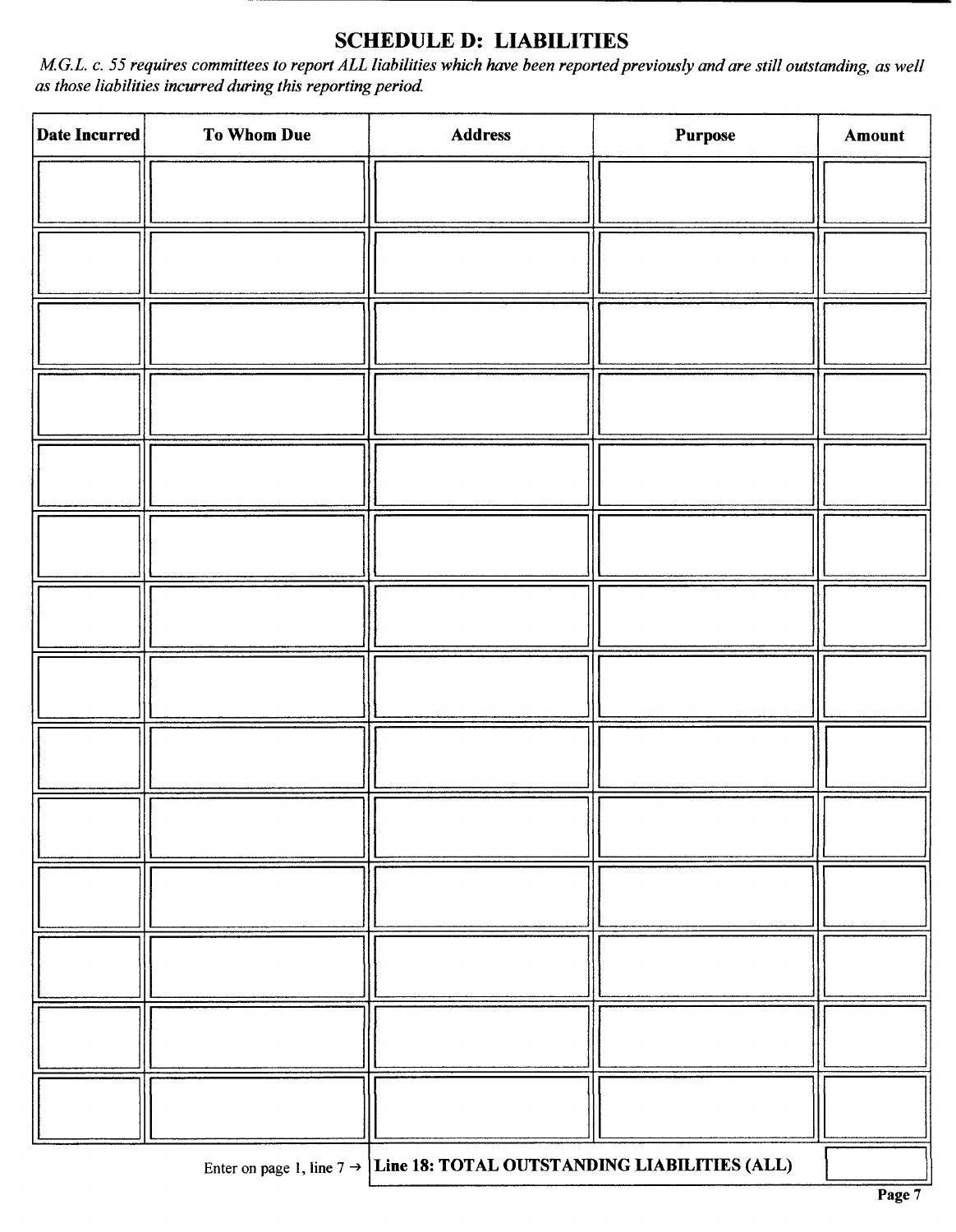

 $\Delta \mathbf{r}$  ,  $\mathbf{r}$ 

المتحصوص والمنافي

 $\sim$  and  $\sim$ 

# Additional Form for Campaign Finance needed please.

<sup>1</sup> message

 $\hat{\beta}$  and  $\hat{\beta}$  are the second form of  $\hat{\beta}$  $\langle \alpha \rangle = \langle \alpha \rangle$ Pamela Powers <ppowers@northamptonma.gov><br>
The Mon, Sep 20, 2021 at 6:52 PM To: Michael Quinlan < michaelquinlannorthampton@gmail. com>

الأراد المترافي

and with the same

Hi Michael:

<sup>I</sup> received your campaign finance report today and there appears to be one form missing. Can you please have your treasurer complete the attached form concerning the reimbursement that was made to you on 7/23/2021?

 $\mathcal{A}^{\mathcal{A}}$  is a set of  $\mathcal{A}^{\mathcal{A}}$  , and  $\mathcal{A}^{\mathcal{A}}$ 

 $\Delta \phi$  $\alpha=1$ 

الفاعل المداري المتعارف

Thanks, and let me know if you have any questions.

Pamela Powers City Clerk City of Northampton 413) 587- 1223

CPF R 1.pdf 280K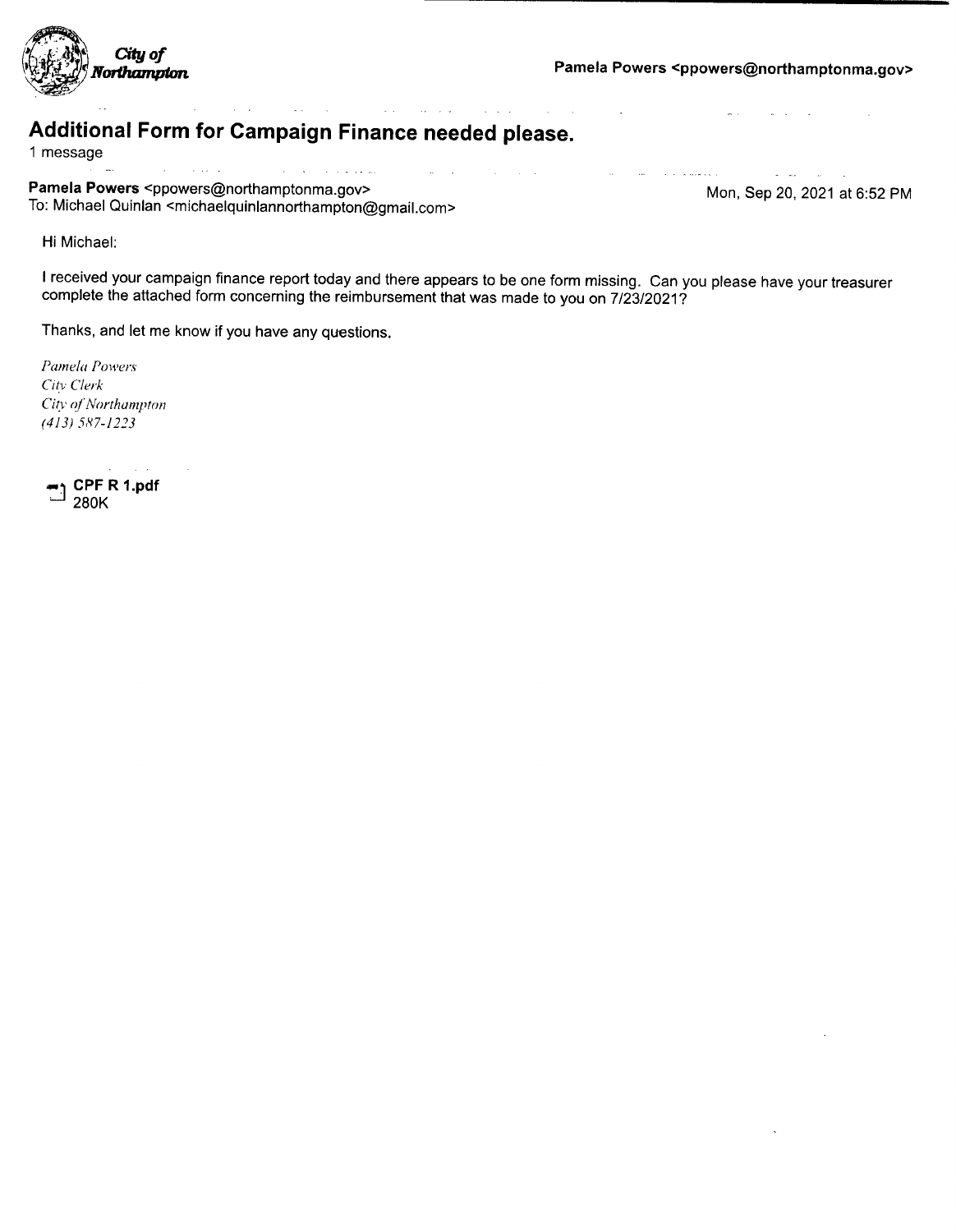

# **EXALLE FORM CPF R 1: Itemization of Reimbursements** Office of Campaign and Political Finance

Office of Campaign and Political Finance One Ashburton Place, Room 411 Boston, MA 02108 617) 979- 8300

Please itemize any reimbursements by detailing the date, payee, address, purpose and amount for each expenditure made by the person being reimbursed. The total amount reimbursed to the individual( which must be by committee check) should be the same as the amount shown on the reimbursement form.

|                                                      | 7/23/2021<br>Date of Reimbursement: |
|------------------------------------------------------|-------------------------------------|
| Name of Individual Being Reimbursed: Michael Quinlan |                                     |
| Committee Name:                                      | Committee to Elect Michael Quintan  |
| CPF ID Number (if applicable):                       | Telephone Number (optional):        |

#### **ITEMIZE EXPENDITURES IN EXCESS OF \$50**

| <b>Date Paid</b> | <b>Vendor Name</b>                                               | <b>Vendor Address</b>                                                             | <b>Purpose of Expenditure</b>                        | Amount      |
|------------------|------------------------------------------------------------------|-----------------------------------------------------------------------------------|------------------------------------------------------|-------------|
| 6/22/21          | Wacky Buttons Inc.                                               | 101 Lincoln Parkway<br>Suite A<br>East Rochester, NY 14445                        | 300 Campaign buffons<br>for advertizing              | ≬<br>711.00 |
|                  |                                                                  |                                                                                   |                                                      |             |
|                  |                                                                  |                                                                                   |                                                      |             |
|                  |                                                                  |                                                                                   |                                                      |             |
|                  |                                                                  |                                                                                   |                                                      |             |
|                  | (Include items listed on Page 2)                                 | Line 1: Expenditures in excess of \$50 (itemized above):<br>09010 VW NOTERVALLEON | <del>CITY CLENKS OFFICE</del>                        | $ 1 $ 00    |
|                  |                                                                  | Line 2: Expenditures \$\$0 or under (not itemized):                               |                                                      |             |
|                  |                                                                  | Line 3: TOTAL AMOURT REIMBURSED. 3                                                |                                                      | 3  .00      |
|                  | Signed under the penalties of perjury:<br>Signature/of Candidate | $\Xi$<br>$\cup$<br>Wreasurer                                                      | 밀<br>哥<br>ி<br>$\mathbb N$<br>$\frac{1}{2}$<br>Date: | 9/20/2      |

Please prepare a separate report for each reimbursement check issued by the committee.